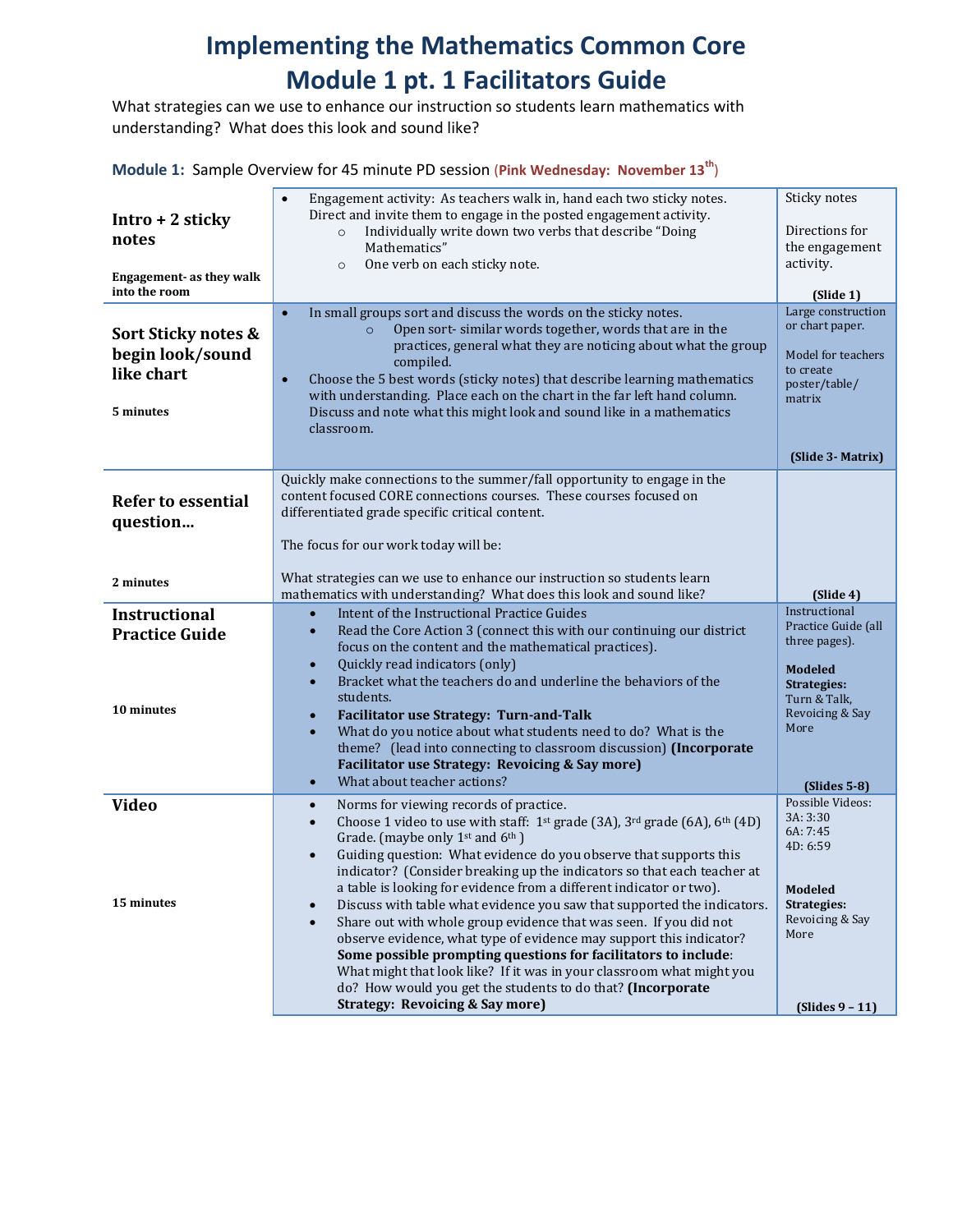| Content:                    | <b>Guiding Question:</b>                                                                                                                                                     | <b>Reproducible 1.2</b>                  |
|-----------------------------|------------------------------------------------------------------------------------------------------------------------------------------------------------------------------|------------------------------------------|
|                             | Consider the indicators for Core Action 3: What do you do to assist students in                                                                                              |                                          |
| <b>Talk Moves that Help</b> | clarifying their own thinking? (Use Strategy Stop & Jot- Individually)                                                                                                       |                                          |
| <b>Individual Students</b>  |                                                                                                                                                                              |                                          |
| <b>Clarify and Share</b>    | There are specific strategies that you can use to help individual students clarify                                                                                           |                                          |
| <b>Their Own Thoughts</b>   | and share their own thinking. Look at Reproducible 1.2. Discuss each strategy.<br>(Help teacher's link prior knowledge to new knowledge (Turn and Talk is partner            |                                          |
|                             | talk and think-pair-share). Consider walking around as teachers do the Stop and                                                                                              |                                          |
|                             | Jot and choosing a few teachers to share a strategy that you would have shared                                                                                               |                                          |
| 15 minutes                  | then taking them into the reproducible to take it deeper.                                                                                                                    |                                          |
|                             |                                                                                                                                                                              |                                          |
|                             | Reproducible 1.2: Talk Moves That Help Individual Students Clarify and<br>$\bullet$                                                                                          |                                          |
|                             | Share Their Own Thoughts.<br>Talk Moves: Turn-and-Talk, Revoicing, Say More, Stop & Jot<br>$\bullet$                                                                         |                                          |
|                             |                                                                                                                                                                              |                                          |
|                             | Possible extension questions:                                                                                                                                                |                                          |
|                             | We have talked about these moves in terms of getting students to externalize                                                                                                 |                                          |
|                             | their thinking and clarify their contributions. Can you see other functions these                                                                                            |                                          |
|                             | moves might serve (example formative assessment, evidence of learning,                                                                                                       |                                          |
|                             | increase participation etc.)? How are they connected to the indicators in Core<br><b>Action 3?</b>                                                                           |                                          |
|                             |                                                                                                                                                                              |                                          |
|                             | Show all three videos clips. Teachers need to determine what strategy (from                                                                                                  |                                          |
|                             | ones listed below) the video clip is showing.                                                                                                                                |                                          |
|                             |                                                                                                                                                                              |                                          |
|                             | <b>Support for facilitators:</b>                                                                                                                                             |                                          |
|                             | <b>Turn-and-Talk:</b> How do the interactions you see provide opportunities for                                                                                              |                                          |
|                             | formative assessment? For language development? For participation by                                                                                                         | (Slide 12-13)                            |
|                             | students who may not speak otherwise? (1C- 0:44)                                                                                                                             |                                          |
|                             |                                                                                                                                                                              |                                          |
|                             | Revoicing: How is revoicing different from simple repeating? What other ways<br>did teachers verify and clarify? (1E-3 <sup>rd</sup> grade: So you're saying I can't buy one | <b>Facilitator Note:</b>                 |
|                             | can? :42 or 1F-5 <sup>th</sup> Grade: So you multiplied the length? 0:50)                                                                                                    | Wait/Process time                        |
|                             |                                                                                                                                                                              | and Stop & Jot are                       |
|                             | Say More: What benefits do you see in these clips for the teacher? (1G-                                                                                                      | listed in Chapter 1<br>(page 14) yet are |
|                             | Kindergarten Can you tell me what you did? 1:02 or 1H-3rd Grade: Tell me a little                                                                                            | not part of the                          |
|                             | bit more. 0:39).                                                                                                                                                             | participants                             |
|                             | Wait/Process time-Provide ample time for students to process and think.                                                                                                      | handouts as formal<br>talk strategies.   |
|                             | Stop & Jot: Recommended wait time 1 minute.                                                                                                                                  |                                          |
|                             | After working together today add at least two ideas to your matrix to<br>$\bullet$                                                                                           | <b>Facilitator Note:</b>                 |
| Closing                     | extend your thinking/reasoning? Is there anything that you posted                                                                                                            | Save group<br>matrix.                    |
|                             | earlier that you are questioning? (Put a question mark by any ideas                                                                                                          |                                          |
| 3 minutes                   | you are now wondering about).<br>Refer Back to the Essential Question.                                                                                                       |                                          |
|                             |                                                                                                                                                                              |                                          |
|                             | As part of the closing have teachers:                                                                                                                                        |                                          |
|                             | Read the first paragraph and 5 claims (slide).                                                                                                                               | (Slide 14-15)                            |
|                             | For the next session:                                                                                                                                                        |                                          |
| <b>Application</b>          | The focus is for teachers to have time to reflect on their teaching and<br>$\bullet$                                                                                         |                                          |
| (Between session            | think about and discuss the content in this first section. As a grade level                                                                                                  |                                          |
| work)                       | select one talk move you would like to try in your classroom. Be<br>prepared to discuss it next time.                                                                        |                                          |
|                             | For the 2 <sup>nd</sup> Mathematics pink Wednesday (Dec. 4 <sup>th</sup> ) as a grade level<br>$\bullet$                                                                     |                                          |
| 2<br>minutes                | select and bring at least one lesson from the unit you are planning on                                                                                                       |                                          |
|                             | teaching before break.                                                                                                                                                       | (Slide 16)                               |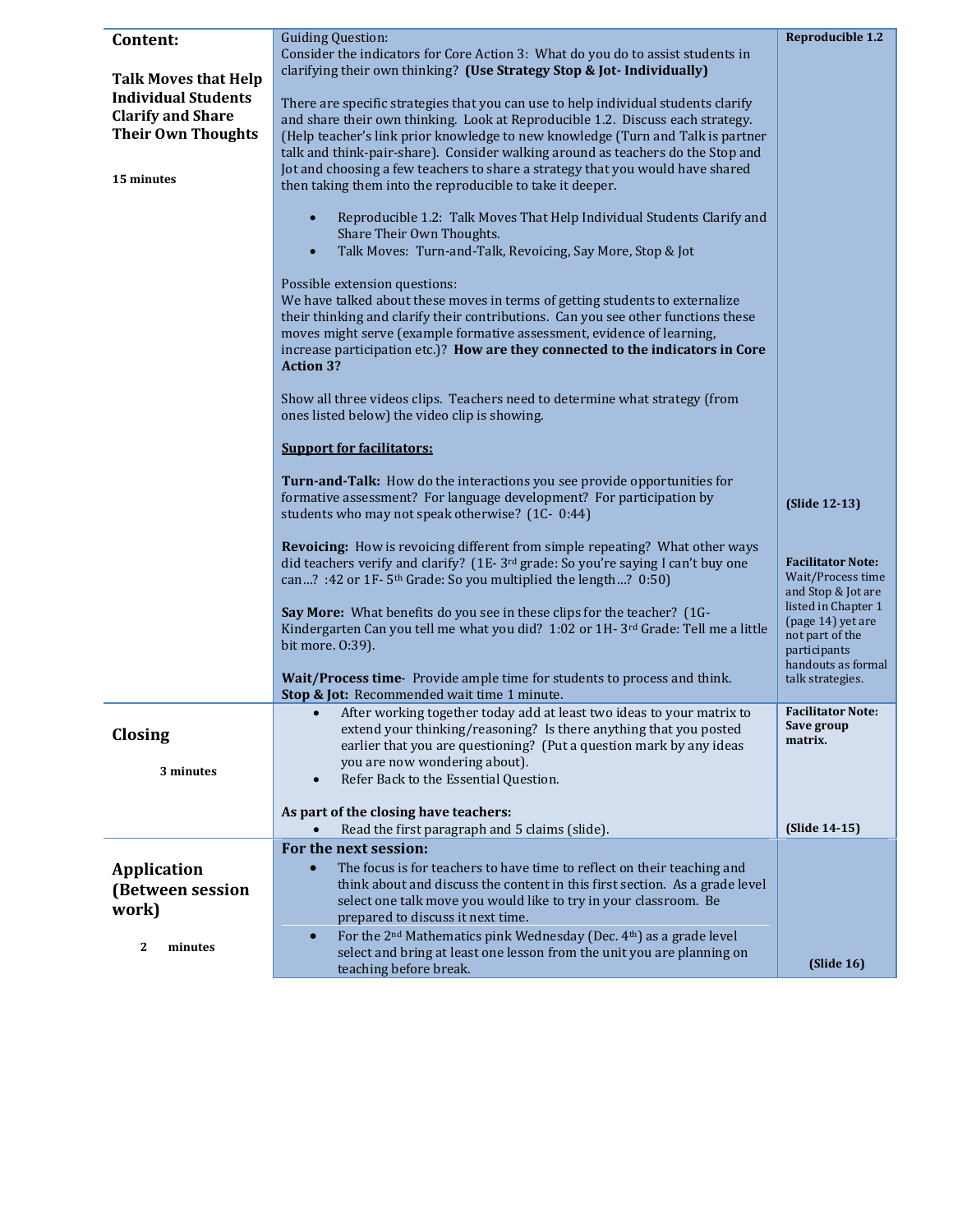## **Support for Module 1 facilitators: Ways to differentiate & Support**

(Please go slow, so that we can go deeper)

#### **Key content for district level support:**

**Please review and read the following before the pink Wednesday.**

| <b>Resource</b>                                                                                                             | <b>Prepare, Reflect &amp; Connect</b>                                                                                                                      | <b>Note</b>                                                                |
|-----------------------------------------------------------------------------------------------------------------------------|------------------------------------------------------------------------------------------------------------------------------------------------------------|----------------------------------------------------------------------------|
| Classroom Discussions in Math: A                                                                                            | Read:                                                                                                                                                      | The "must read"                                                            |
| Teacher's Gu9ide for using talk                                                                                             | Overview: xv- xxiii                                                                                                                                        | version:                                                                   |
| moves to support the Common Core                                                                                            | Section 1, Chapter 1: pages 1-63 (as an overview).                                                                                                         | Pages 9-32                                                                 |
| and more. (2013)                                                                                                            | Skim/review/watch:<br>xliv-li (to review classroom demographics in videos).<br>Chapter 9: Troubleshooting Common Math Talk<br><b>Problems and Concerns</b> | Look at summary<br>Table: 49-54<br>Videos: 3A: 3:30; 6A:<br>7:45; 4D: 6:59 |
| What Are Some Strategies For<br><b>Facilitating Productive Classroom</b><br>Discussions? (NCTM Research Brief,<br>$2013$ ). | Read the $1st$ page only. (We will continue to connect to<br>this document throughout the sessions).                                                       |                                                                            |

#### **Potential Materials list:**

Instructional Practice Guide (must have Core Action 3). Directions for Matrix Reproducible 1.2 Sticky notes/tabs

#### **Instructional Tools to consider using with teachers:**

- $\circ$  T<sup>3</sup>: Troubleshooting Talk Tips
- o Reproducible 1.2 and 1.1c (We will use 1.1a in module 1-2)

#### **Differentiation supports & Resources:**

**Reproducible 1.2: Talk Moves That Help Individual Students Clarify and Share Their Own Thoughts** (Coaching/Collaborating/Consulting)

**Reproducible 1.1C: Professional Development Session 1.1 A first Encounter with Examples of Productive Math Discourse: Four Steps Toward Productive Classroom Discussions** (Overview, Coaching, Collaborating)

- Focus on Step 1: Helping Individual students Clarify and share their own thoughts.
- Incorporate into presentation.

#### **1.1.A: Establishing purpose for Discussion (Coaching/Collaboration/Consulting)**

- Read the first paragraph and the five major reasons that talk is critical to teaching and learning.
- How do these ideas connect to the video and the IPG?

#### **Additional Articles/Research to support:**

National Council of Teachers of Mathematics**-** [What Are Some Strategies For Facilitating Productive](http://www.nctm.org/uploadedFiles/Research_News_and_Advocacy/Research/Clips_and_Briefs/research%20brief%2020%20-%20strategies%20of%20discussion.pdf)  [Classroom Discussions?](http://www.nctm.org/uploadedFiles/Research_News_and_Advocacy/Research/Clips_and_Briefs/research%20brief%2020%20-%20strategies%20of%20discussion.pdf)

**Additional Videos:** (These will be used in future modules)

[Improving Participation with Talk Moves](https://www.teachingchannel.org/videos/student-participation-strategy) (3rd Grade)

[Talk Moves: Developing Communication Skills](https://www.teachingchannel.org/videos/developing-communication-skills) (5<sup>th</sup> grade)